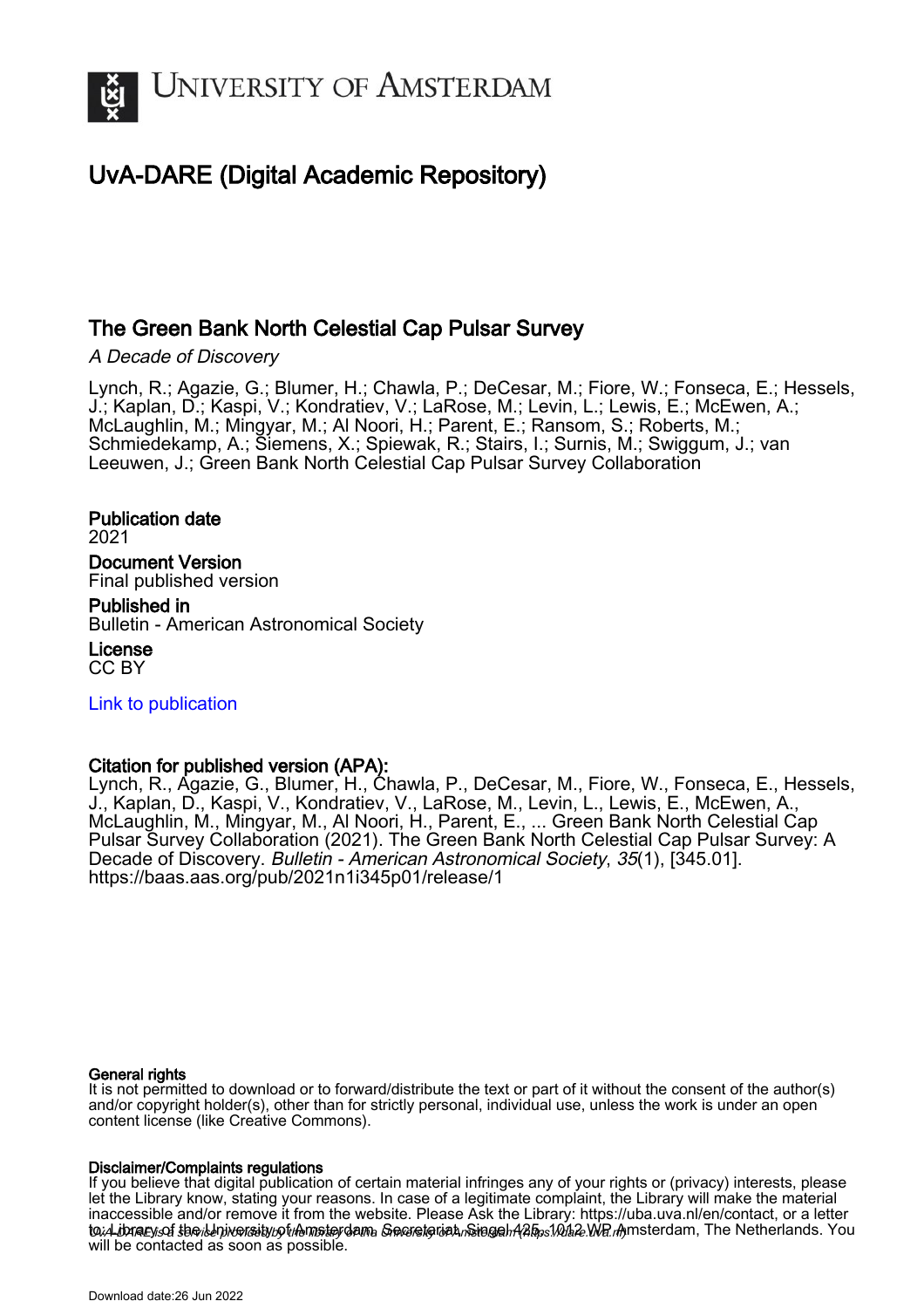## **Bulletin of the AAS • Vol. 53, Issue 1 (AAS237 abstracts)**

# **The Green Bank North Celestial Cap Pulsar Survey: A Decade of Discovery**

R. Lynch<sup>1</sup>, G. Agazie<sup>2</sup>, H. Blumer<sup>3</sup>, P. Chawla<sup>4</sup>, M. DeCesar<sup>5</sup>, W. Fiore<sup>3</sup>, **E. Fonseca <sup>4</sup>, J. Hessels <sup>6</sup>, D. Kaplan 2 , V. Kaspi <sup>4</sup>, V. Kondratiev 6, M. LaRose 3 , L. Levin 7 , E. Lewis 3 , A. McEwen 2 , M. McLaughlin 3 , M. Mingyar 3 , H. Al Noori <sup>8</sup>, E. Parent <sup>4</sup>, S. Ransom9, M. Roberts <sup>10</sup>, A. Schmiedekamp 11 , X. Siemens 12 , R. Spiewak 13 , I. Stairs <sup>14</sup>, M. Surnis 7 , J. Swiggum<sup>5</sup> , J. van Leeuwen 6,**

## **Green Bank North Celestial Cap Pulsar Survey Collaboration 1**

**Green Bank Observatory, Green Bank, WV, <sup>2</sup>University of Wisconsin Milwaukee, Milwaukee, WI, West Virginia University, Morgantown, WV, <sup>4</sup>McGill University, Montreal, QC, Canada, Lafayette College, Easton, PA, ASTRON, the Netherlands Institute for Radio Astronomy, Dwingeloo, Netherlands, University of Manchester, Manchester, United Kingdom, University of California Santa Barbara, Santa Barbara, CA, National Radio Astronomy Observatory, Charlottesville, VA, New York University, Abu Dhabi, United Arab Emirates, <sup>11</sup>Penn State University, Abington, PA, Oregon State University, Corvallis, OR, <sup>13</sup>Swinburne University, Hawthorn, Australia, University of British Columbia, Vancouver, BC, Canada**

**Published on:** Jan 11, 2021

**License:** Creative Commons Attribution 4.0 [International](https://creativecommons.org/licenses/by/4.0/) License (CC-BY 4.0)